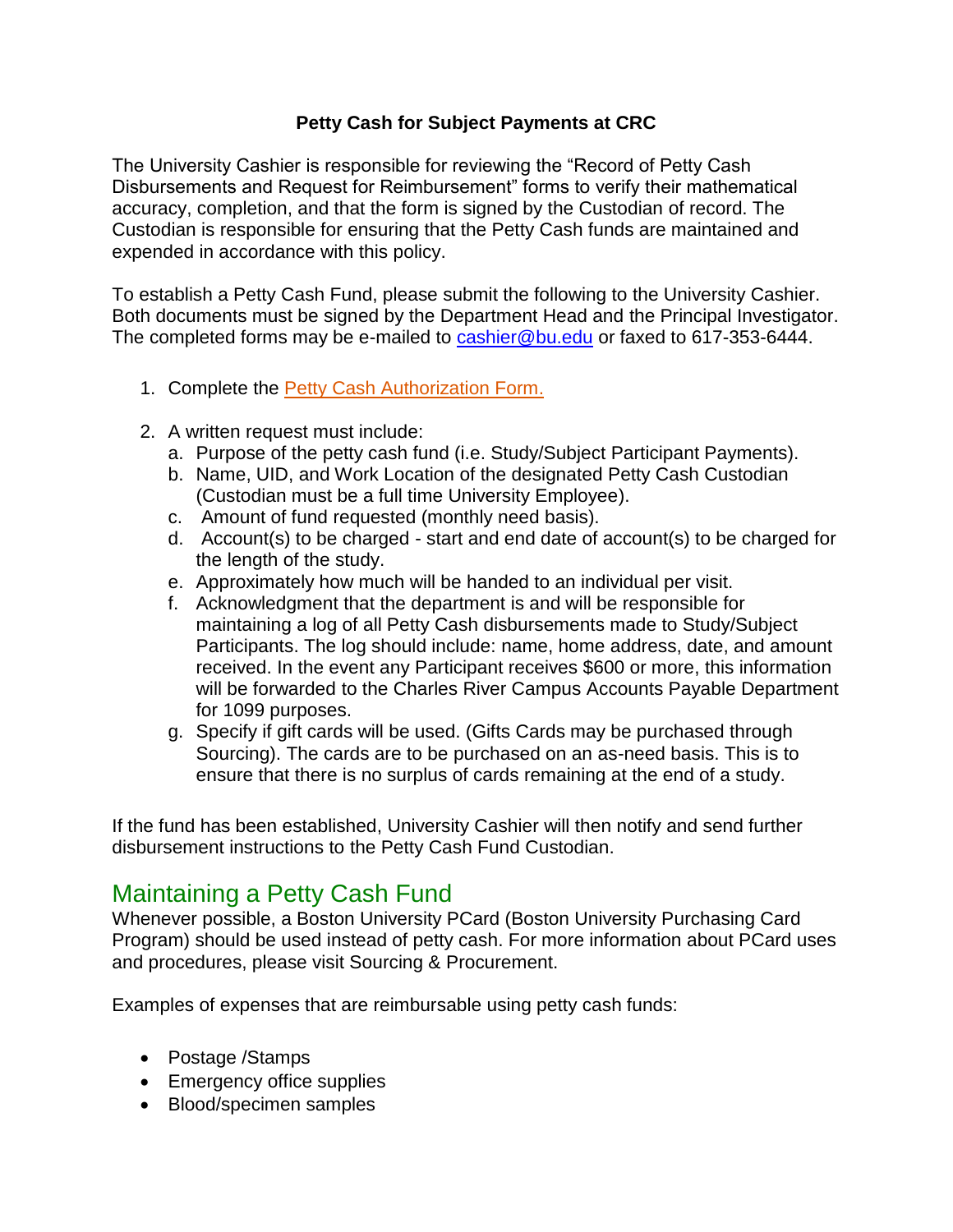Examples of expenses that are not reimbursable through the petty cash fund:

- Cashing checks
- Contributions Entertainment (personal)
- Fines or penalties
- Loans Personal advances (IOU)
- Personal items of any nature
- Salaries and wages
- Supplies or services that are normally secured through Sourcing

### Petty Cash Security

Petty cash and supporting documentation must be kept in a locked cash box at all times. The cash box must be kept in a locked desk, file cabinet and/or office. The Petty Cash Fund Custodian must be the only person with access to the cash box. Lost or stolen petty cash funds must be reported to the Boston University Police at 353- 2110. Within seven business days of the theft, the Petty Cash Fund Custodian must file a copy of the police report, along with any supporting documentation detailing the theft, to both the Assistant Director of the University Cashier located at 881 Commonwealth Avenue, 4th floor, and to the Office of Internal Audit located at 25 Buick Street, 3rd floor,

### Petty Cash Reimbursements

Petty Cash fund Custodian must keep a log of the subject participant's transactions. (Please do not include Social Security Numbers)

This log must be stapled to the back of the "Record of Petty Cash Disbursements and Request for Reimbursement" form. The form must be completed and signed by the Custodian of record.

Original receipts/backup documentation must be maintained on file in the department and available for review by University Officials, Internal/External Auditors, or the IRS. The University Cashier may charge any petty cash loss or overage to the department's budget.

Individuals replenishing the fund on behalf of the Custodian must have a permission letter from the Custodian allowing the individual to pick up the cash. All individuals must present identification (BU ID) to replenish the account.

Petty Cash Slips can be purchased through Office Depot.

#### Increase a Fund

To increase the fund balance, please complete the [Petty Cash Authorization Form,](http://www.bu.edu/cfo/files/2010/08/Petty-Cash-Authorization.pdf) have the form signed by your Department Head and/or Principal Investigator and submit the form to the University Cashier. The completed form may be e-mailed to